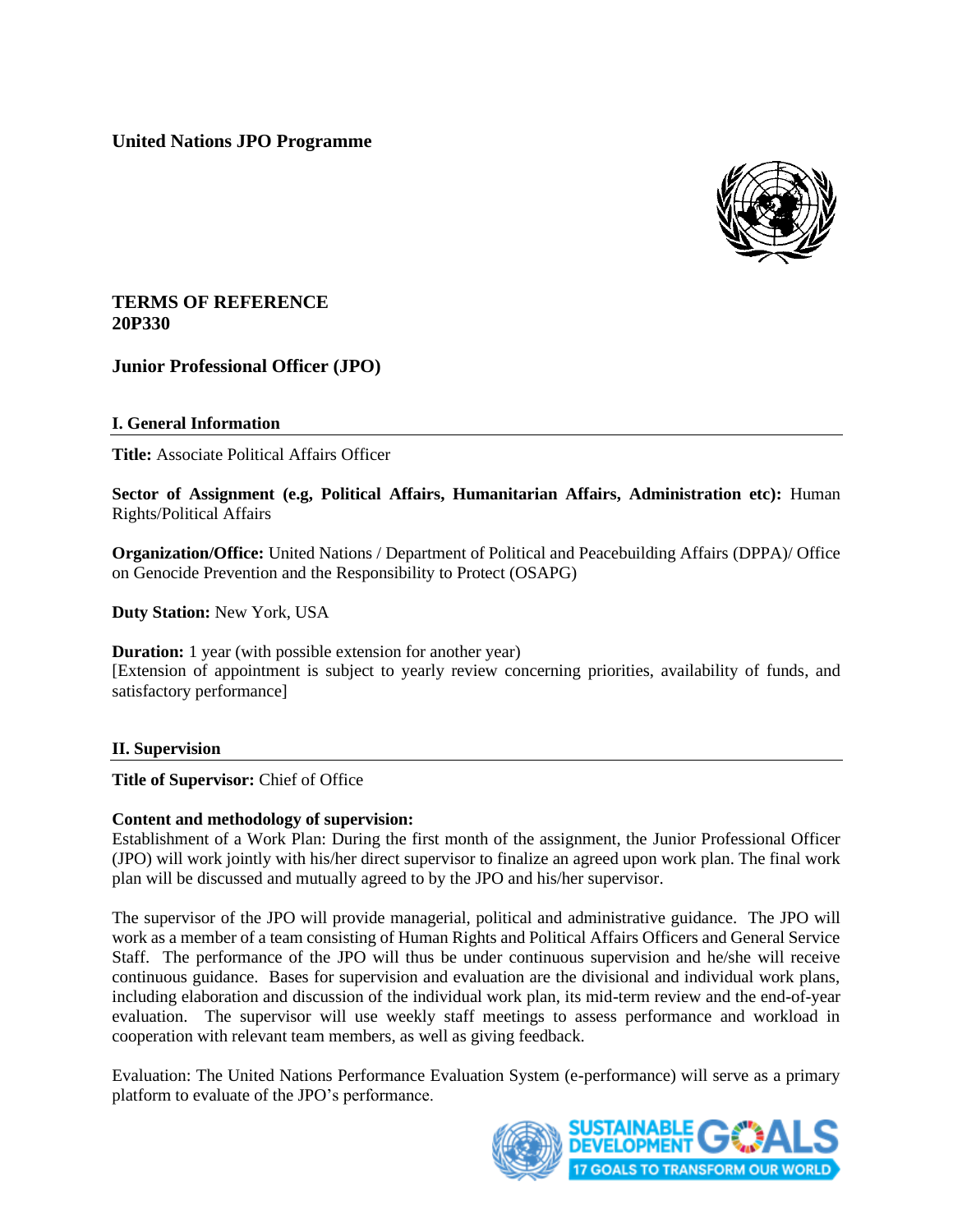## **III. Duties, Responsibilities and Output Expectations**

Under the supervision of the Chief of Office, the JPO undertakes the following functions:

- Monitor and assess developments in the countries or region assigned; assist in alerting the Special Advisers to situations where there is a risk of genocide, war crimes, ethnic cleansing or crimes against humanity;
- Liaise with UN offices and outside experts involved in peace and security as well as human rights activities to ensure the systematic collection of data regarding possible situations of massive violations of human rights and international humanitarian law within the designated geographical area;
- Participate in fact-finding missions to examine situations of concern due to the existence or possibility of massive violations of human rights or of humanitarian law, as required;
- Assist in the analysis of human rights, political and related information to provide advice to the Special Advisers on courses of action to address situations of massive violations of human rights and international humanitarian law that could potentially lead to or result in war crimes, genocide, ethnic cleansing or crimes against humanity;
- Assist in the drafting of advisory notes and reports from the Special Advisers to the UN Secretary-General;
- Assist in the preparation of briefings, speeches and public communications;
- Accompany the Special Advisers to meetings with UN officials, Diplomatic Representatives, regional organizations, Civil Society Organizations and academic institutions and prepare notes of those meetings;
- **•** Represent the Office in UN inter-agency forums and meetings with civil society, as required;
- Assist in the preparation and organization of capacity building seminars worldwide;
- **•** Participate in conferences, seminars and academic forums relevant to the work of the Office;
- Keep UN offices informed of the work of the Office of the Special Advisers;
- Carry out administrative functions relating to the staff planning and budget, as required;
- Other tasks, as required

#### **IV. Qualifications and Experience**

#### **Education:**

Advanced university degree in (Master's or equivalent) in law, political science, international relations, human rights or related field. A first-level university degree in combination with two additional years of qualifying experience may be accepted in lieu of the advanced university degree.

#### **Work experience:**

At least three (if advanced university degree) or five (if first level university degree) years of relevant work experience in international relations, human rights, political affairs, international criminal law or related fields is required.

#### **Languages:**

English and French are the working languages of the UN Secretariat. For this position, fluency in English or French (both oral and written) is required. Knowledge of another UN official language is an advantage.

#### **UN competencies:**

PROFESSIONALISM: Shows pride in work and in achievements; Demonstrates professional competence and mastery of subject matter; Is conscientious and efficient in meeting commitments, observing deadlines and achieving results; Is motivated by professional rather than personal concerns; Shows persistence when faced with difficult problems or challenges; Remains calm in stressful situations

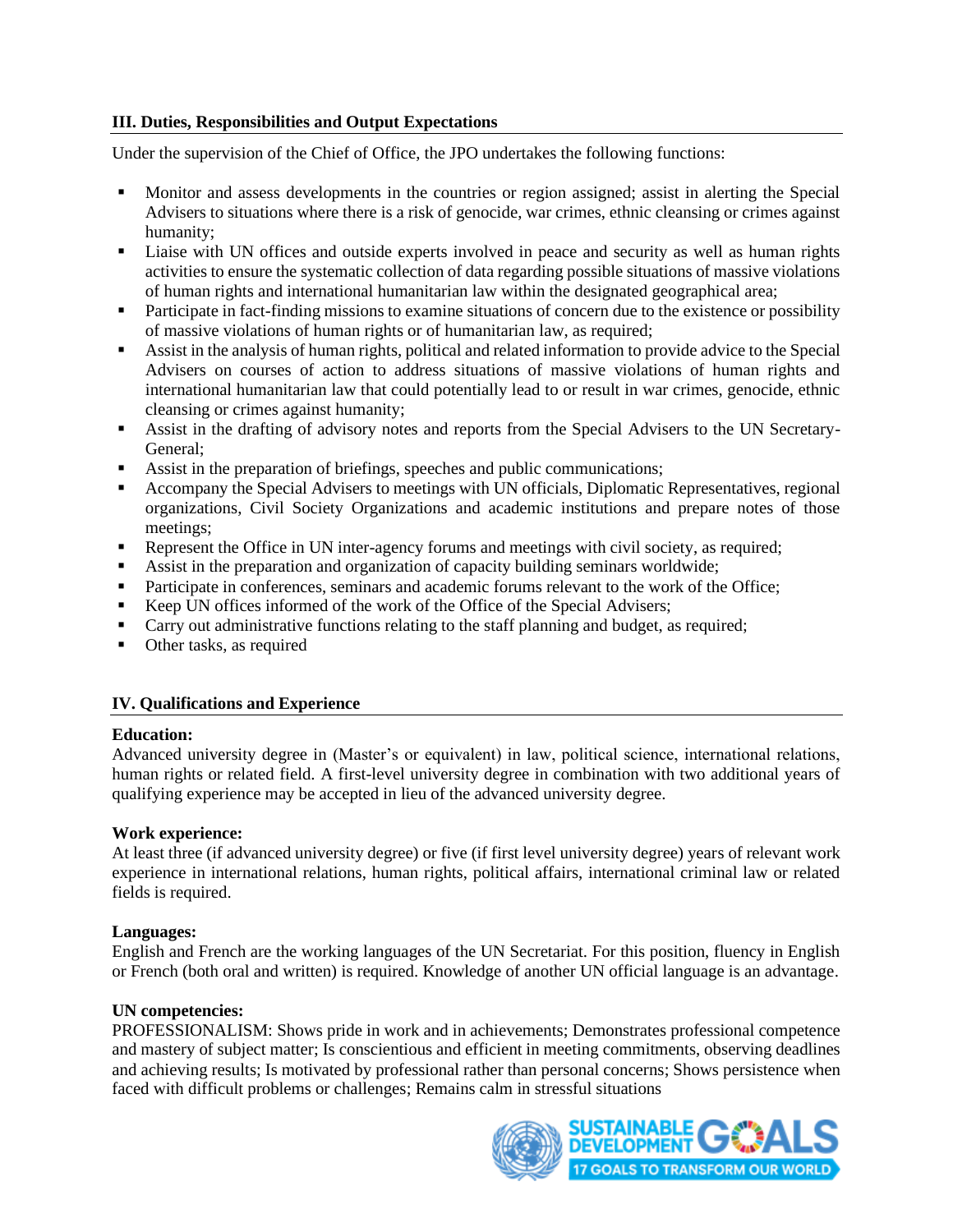COMMUNICATION: Speaks and writes clearly and effectively; Listens to others, correctly interprets messages from others and responds appropriately; Asks questions to clarify, and exhibits interest in having two-way communication; Tailors language, tone, style and format to match the audience; Demonstrates openness in sharing information and keeping people informed

TEAMWORK: Works collaboratively with colleagues to achieve organizational goals; Solicits input by genuinely valuing others' ideas and expertise; is willing to learn from others; Places team agenda before personal agenda; Supports and acts in accordance with final group decision, even when such decisions may not entirely reflect own position; Shares credit for team accomplishments and accepts joint responsibility for team shortcomings

### **Workforce Diversity**

The United Nations believes that an inclusive culture attracts the best talent and encourages all qualified applicants, regardless of gender, disability, sexual orientation, cultural or religious backgrounds, to apply.

# **V. Learning Elements**

On completion of the assignment, the JPO will have gained:

- A deep understanding of how the UN works to prevent war crimes, genocide, ethnic cleansing and crimes against humanity, globally as well as in country-specific situations;
- A deep understanding of the concept Responsibility to Protect;
- A practical understanding of how a UN office with a sensitive mandate operates;
- Knowledge of political and human rights situations in a wide variety of countries;
- Sound writing skills apt for a variety of outputs;
- Practice in formulating policy recommendations;
- **Extensive connections with members of the diplomatic, NGO and academic communities;**
- Experience in undertaking fact finding and assessment mission in complex political- and human rights situations and challenging environments;
- Experience of working in stressful situations, handling multiple responsibilities and meeting tight deadlines;
- Familiarity with the core values of the UN, including regarding respect for diversity.

# **VI. Background Information**

#### **The Prevention of Genocide**

On 7 April 2004, the tenth anniversary of the genocide in Rwanda, then-Secretary-General Kofi Annan announced the creation of the post of Special Adviser on the Prevention of Genocide. The creation of the post was part of a broader Action Plan to Prevent Genocide involving the whole United Nations, summarized under five headings: preventing armed conflict, protection of civilians in armed conflict, ending impunity, early and clear warning and swift as well as decisive action.

Secretary-General Annan's letter to the Security Council on 13 July 2004 (S/2004/567) set out the mandate of the Special Adviser: a) to collect existing information—in particular from within the UN system—on massive and serious violations of human rights and international humanitarian law of ethnic and racial origin that, if not prevented or halted, might lead to genocide; b) to act as a mechanism of early warning to the Secretary-General, and through him to the Security Council, by bringing to their attention situations that could result in genocide; c) to make recommendations to the Council, through the Secretary-General, on actions to prevent or halt genocide; and d) to liaise with the UN system on activities for the prevention of genocide and to work to enhance the UN capacity to analyze and manage information related to genocide or related crimes. In 2007, the position was made full-time, at the USG level.